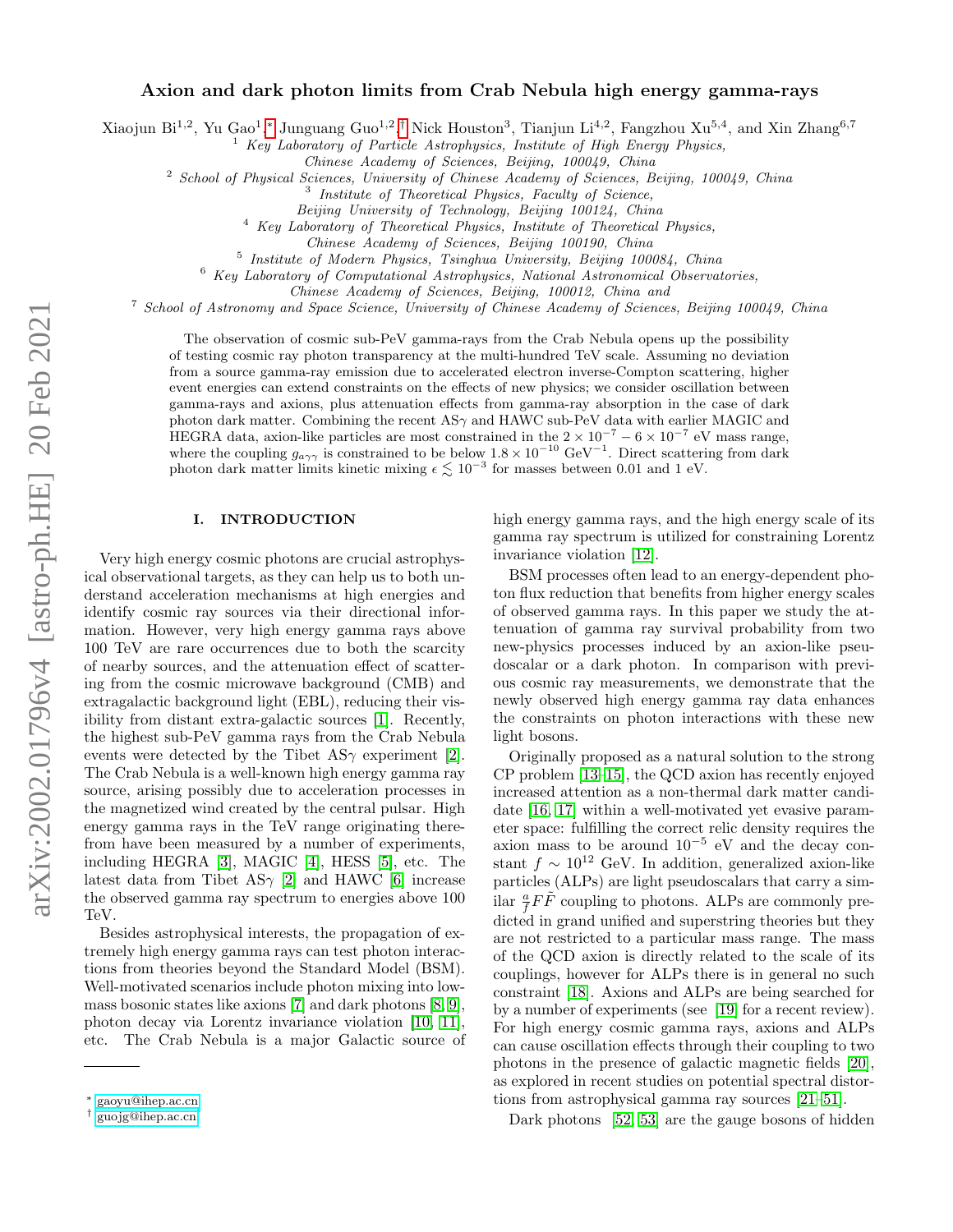sector  $U(1)$  gauge symmetries under which the Standard Model (SM) particles are not directly charged. The dark photons may kinetically mix with the SM photon, allowing normal matter to acquire a small coupling to the mixed state. Such a mixing causes photon-dark photon oscillation in the case where the dark photon has nonzero mass, which also enables cosmic photons to scatter off environmental dark photons [\[54\]](#page-6-3), if in particular the dark photon makes up the dark matter in our Universe. Both effects attenuate energetic gamma rays over long propagation distances, as explored in a number of studies [\[55–](#page-6-4) [58\]](#page-6-5).

In the following Sections [II](#page-1-0)- [III](#page-2-0) we briefly discuss ALPphoton oscillation and scattering effects by dark photon on gamma rays, respectively. In Section [IV](#page-2-1) we analyze the compilation of Tibet AS $\gamma$ , HEGRA, MAGIC and HAWC data, and give new physics limits by testing the attenuation processes, and then finally conclude in Section [V.](#page-4-3)

## <span id="page-1-0"></span>II. PHOTON-ALP OSCILLATION

An ALP a couples to photons with the characteristic coupling

<span id="page-1-1"></span>
$$
\mathcal{L}_{a\gamma\gamma} = -\frac{1}{4f} aF\tilde{F} = -\frac{a}{f}\vec{E} \cdot \vec{B},\tag{1}
$$

where f relates to the axion decay constant  $f_a$  by  $f^{-1} =$  $c_{\gamma} \alpha/(\pi f_a)$ ,  $\alpha$  is the fine structure constant and  $c_{\gamma}$  is a model dependent coefficient dependent on the underlying theory, e.g.  $c_{\gamma} = -0.97$  and 0.36 in KSVZ [\[59,](#page-6-6) [60\]](#page-6-7) and DFSZ [\[61,](#page-6-8) [62\]](#page-6-9) models, respectively. For ALPs, here we focus on  $g_{a\gamma\gamma} \equiv f^{-1}$  as the sole effective parameter for phenomenological purposes. In the presence of an external magnetic field  $B$ , Eq. [\(1\)](#page-1-1) becomes a mixing term [\[7\]](#page-5-3) between the ALP and a photon that allows for oscillation between the ALP and photon polarisations. The propagating mode is described by the three component vector  $\Psi = (A_1, A_2, a)^{\mathrm{T}}$ , where  $A_{1,2}$  are the photon polarisations in the transverse  $\{\hat{x}, \hat{y}\}\$  plane, and the propagation direction is  $\hat{z}$ . The propagation of  $\Psi$  is then governed by the equation [\[63\]](#page-6-10)

$$
(\omega - i\frac{\mathrm{d}}{\mathrm{d}\ell} + \mathcal{M})\Psi = 0,\tag{2}
$$

where  $\ell$  donates the propagation distance and M accounts for mixing-induced oscillation and scattering processes. Choosing the transverse projection of the external magnetic field  $B_T$  to be along the  $\hat{y}$  direction, M can be written as

$$
\mathcal{M} = \begin{pmatrix} \Delta_{\perp} & & \\ & \Delta_{\parallel} & \Delta_{a\gamma} \\ & \Delta_{a\gamma} & \Delta_{aa} \end{pmatrix} + i \begin{pmatrix} \Gamma_{BG} & \\ & \Gamma_{BG} \\ & & 0 \end{pmatrix} . \tag{3}
$$

The first term gives photon-ALP mixing, in which

$$
\Delta_{\perp} = \Delta_{\rm pl} + 2\Delta_{\rm QED} + \Delta_{\rm dis},
$$
  

$$
\Delta_{\parallel} = \Delta_{\rm pl} + \frac{7}{2}\Delta_{\rm QED} + \Delta_{\rm dis},
$$
 (4)

and the Faraday effect is neglected.  $\Delta_{\text{pl}}$  corresponds to an effective photon mass  $-\omega_{\text{pl}}^2/(2E)$  due to the presence of free charges, where  $E$  is the photon energy and  $\omega_{\rm pl} = \sqrt{4\pi\alpha n_e/m_e}$  is the plasma frequency with the electron density  $n_e$  and electron mass  $m_e$ .  $\Delta_{\text{QED}}$  =  $\alpha E/(45\pi)(B/B_{cr})^2$  accounts for the QED vacuum polarisation effect, where the critical magnetic field  $B_{cr}$  equals  $m_e^2/|e| \sim 4.4 \times 10^{13} \text{ G}$  [\[64\]](#page-6-11).  $\Delta_{\text{dis}} = 44\alpha^2 E \rho_{\text{RF}}/(135 m_e^4)$ accounts for dispersion effects from photon-photon scattering on environmental radiation field [\[65\]](#page-6-12), where the energy density  $\rho_{\textrm{RF}}$  includes both the CMB and the interstellar radiation field (ISRF) contributions. The QED vacuum polarisation and dispersion effects evaluate to a small  $\mathcal{O}(10^{-5})$  correction to the survival probability of 100 TeV photons from the Crab Nebula. These effects are practically negligible and we do not consider these effects in the following analysis. ALP parameters include the mixing term  $\Delta_{a\gamma} = g_{a\gamma\gamma} B_{\rm T}/2$  and the diagonal term  $\Delta_{aa} = -m_a^2/(2E)$ , where  $m_a$  is the ALP mass.

The second term  $i\Gamma_\mathrm{BG}$  accounts for the absorption of high energy photons via the  $\gamma\gamma \to e^+e^-$  process, where the absorption rate  $\Gamma_{BG} = 1/(2\lambda)$  and  $\lambda$  is the photon mean free path in the presence of background photons. The energy threshold for  $e^+e^-$  production is

$$
E_{\rm th} \sim \frac{2m_e^2}{E_{\rm BG}} \sim 0.5 \left(\frac{1 \text{eV}}{E_{\rm BG}}\right) \text{TeV},\tag{5}
$$

where  $E_{\text{BG}}$  is the photon energy in the background radiation field, i.e. the CMB and the ISRF. For photons from the Crab Nebula, the ISRF intensity causes a stronger absorption effect and we use the ISRF model in Ref. [\[66\]](#page-6-13). The absorption rate is obtained by the  $\gamma\gamma$  scattering cross-section weighted by the background radiation field energy spectrum  $n_{\text{BG}}$ ,

$$
\lambda^{-1} = \int dE_{\rm BG} \frac{dn_{\rm BG}}{dE_{\rm BG}} \hat{\sigma},\tag{6}
$$

$$
\hat{\sigma} = \int_0^2 dx \frac{x}{2} \sigma_{\gamma\gamma},\tag{7}
$$

where  $x = 1 - \cos\theta_{\gamma\gamma}, \theta_{\gamma\gamma}$  is the angle between incident photons, and the hard scattering  $\sigma_{\gamma\gamma}$  is given by

$$
\sigma_{\gamma\gamma} = \frac{3}{16}\sigma_{\text{T}} (1 - \beta^2)
$$
  
 
$$
\times \left[ (3 - \beta^4) \ln \frac{1 + \beta}{1 - \beta} - 2\beta(2 - \beta^2) \right], (8)
$$
  

$$
\beta \equiv (1 - 4m_e^2/s)^{1/2}, \tag{9}
$$

where  $\sigma_{\rm T}$  is the Thomson cross section and  $s = 2xEE_{\rm BG}$ is the Mandelstam variable. For 100 TeV photons from the Crab Nebula, this absorption would result in a loss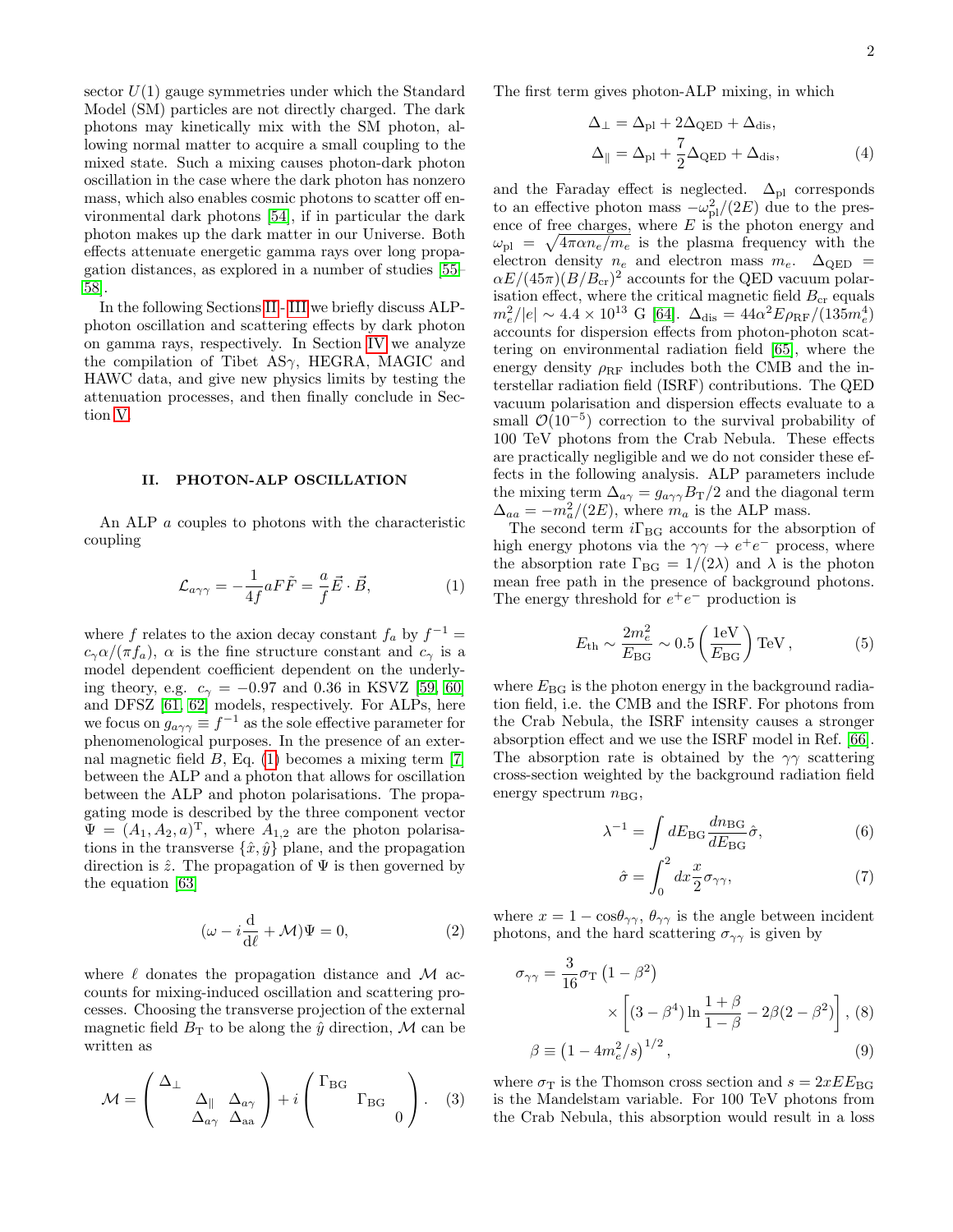of  $\sim 10^{-2}$  of the photon flux, with smaller losses at lower energies.

In case  $B_T$  is not strictly along  $\hat{y}$  but at an angle  $\psi$  to  $\hat{y}$ , the M matrix is modified by a rotation,

$$
\mathcal{M} = V(\psi)\mathcal{M}_0 V^{\dagger}(\psi), \tag{10}
$$

$$
V(\psi) = \begin{pmatrix} \cos\psi & \sin\psi & 0\\ -\sin\psi & \cos\psi & 0\\ 0 & 0 & 1 \end{pmatrix}.
$$
 (11)

The Galactic magnetic field consists of a random component with small coherence scales and a large-scale regular component. The random component leads to selfcancellation in oscillation and is ignored in our analysis. We consider the regular Galactic B-field model in Ref. [\[67\]](#page-6-14), and propagate unpolarised photons through a binned distribution of  $B_T$  between the Crab Nebula and the Earth, where its average magnitude is around 1.3  $\mu$ G. For the binned/sliced  $B_T$  distribution, the magnitude and direction of  $B<sub>T</sub>$  vary between distance-slices, yet within each slice the  $B_{\mathrm{T}}$  is considered uniform. The photon survival probability is derived by numerically solving the density matrix evolution equation [\[23,](#page-5-17) [28,](#page-5-18) [51\]](#page-6-0)

$$
i\frac{\mathrm{d}\rho}{\mathrm{d}\ell} = [\rho, \mathcal{M}] \;, \tag{12}
$$

where  $\rho = \Psi \Psi^{\dagger}$ . For initially unpolarised photons,  $\rho(0)$ takes the initial values  $1/2$  diag( $1, 1, 0$ ). The final density matrix  $\rho(L)$  is the density matrix at Earth where L represents the total distance between Crab Nebula and Earth. After considering the photon-ALP oscillation effect and the absorption effect, the survival probability of a photon  $P_{\text{sur.}} = \rho_{11}(L) + \rho_{22}(L)$  where  $\rho_{11}, \rho_{22}$  represent the first and second diagonal elements in the density matrix. The observed gamma ray flux is then

<span id="page-2-4"></span>
$$
\frac{\mathrm{d}\phi}{\mathrm{d}E} = P_{\text{sur.}} \cdot \frac{\mathrm{d}\phi}{\mathrm{d}E}\bigg|_{\text{source}}.\tag{13}
$$

## <span id="page-2-0"></span>III. PHOTON-DARK PHOTON SCATTERING

In extensions of the SM featuring dark photons  $\gamma'$  with vector  $U(1)$  potential  $A_{\text{D}}^{\mu}$ , their interactions are introduced via terms of the type

$$
\mathcal{L}_{\text{SM}\otimes\text{D}} = -\epsilon e J_{\mu}^{\text{SM}} A_{\text{D}}^{\mu} \,, \tag{14}
$$

where  $\epsilon$  is a dimensionless mixing parameter and  $J_{\mu}^{\text{SM}}$  is the SM electromagnetic current [\[68\]](#page-6-15). At energies above that of the dark photon mass but below that of the corresponding fermion mass, these operators can be integrated out to yield the familiar low-energy interactions

$$
\mathcal{L} \supset -\frac{1}{4} \mathcal{F}^{\mu\nu} \mathcal{F}_{\mu\nu} - \frac{\epsilon}{2} \mathcal{F}^{\mu\nu} \mathcal{F}'_{\mu\nu} - \frac{1}{4} \mathcal{F}'^{\mu\nu} \mathcal{F}'_{\mu\nu} . \tag{15}
$$

We use  $A(A_D)$  to represent photon (the dark photon) state, respectively. Due to the mixing between dark photon and ordinary photon, we will consider the  $A - A_D$ 



<span id="page-2-2"></span>FIG. 1. Photon attenuation diagrams for  $\gamma - \gamma'$  scattering.

scattering case when the dark photon constitutes the dark matter in our Galaxy. If the dark photon is massive the scattering process  $\gamma\gamma' \to e^+e^-$  kinematically opens up for gamma rays above the energy threshold

$$
E > E'_{\text{th}} = \frac{2m_e^2}{m_{\text{D}}},\tag{16}
$$

and  $10^2$  TeV gamma rays reach this threshold for  $m_D$ down to 10−<sup>2</sup> eV scale. At the leading order the cosmic ray photon can scatter from the two transversely polarized dark photon modes due to a coupling to the electron via mixing with the QED photon. The corresponding Feynman diagrams are shown in Fig. [1.](#page-2-2) The resulting scattering cross-section is

<span id="page-2-3"></span>
$$
\sigma_{\rm D} = \frac{8\pi\epsilon^2\alpha^2}{3(s - m_{\rm D}^2)^3} \left[ -\beta(s^2 + 4sm_e^2 + m_{\rm D}^4) + \ln\left(\frac{1+\beta}{1-\beta}\right) \right. \n(s^2 + 4sm_e^2 + m_{\rm D}^4 - 4m_{\rm D}^2m_e^2 - 8m_e^4) \right],
$$
\n(17)

where  $\beta = \sqrt{1 - 4m_e^2/s}$  and  $s = 2Em_D + m_D^2$  is the usual Mandelstam variable. Eq. [\(17\)](#page-2-3) reduces to photonphoton scattering cross-section up to a factor  $2\epsilon^2/3$  when  $m<sub>D</sub> = 0$  due to the absence of the longitudinal mode of the photon.

If the dark photon makes up the major component of the cold dark matter in our Universe, the corresponding mean free path of photon propagation is

$$
\lambda = \frac{1}{n_{\rm D}\sigma_{\rm D}} + (2\Gamma_{\rm BG})^{-1},\tag{18}
$$

where the dark photon density  $n_D = \rho_{DM}/m_D$  follows from that of the Galactic dark matter distribution,  $\rho_{\rm DM} = 0.3 \text{ GeV cm}^{-3}$ . The second term accounts for absorption due to the background radiation. The observed gamma ray flux is then

<span id="page-2-5"></span>
$$
\frac{\mathrm{d}\phi}{\mathrm{d}E} = (1 - P_{\text{abs.}}) \cdot \frac{\mathrm{d}\phi}{\mathrm{d}E}\bigg|_{\text{source}},\tag{19}
$$

where  $P_{\text{abs}}$  represents the absorption probability by background photon and dark photon scattering.

### <span id="page-2-1"></span>IV. FITS TO GAMMA RAYS

To constrain oscillation effects we consider a combination of the recent 100+ TeV gamma ray data from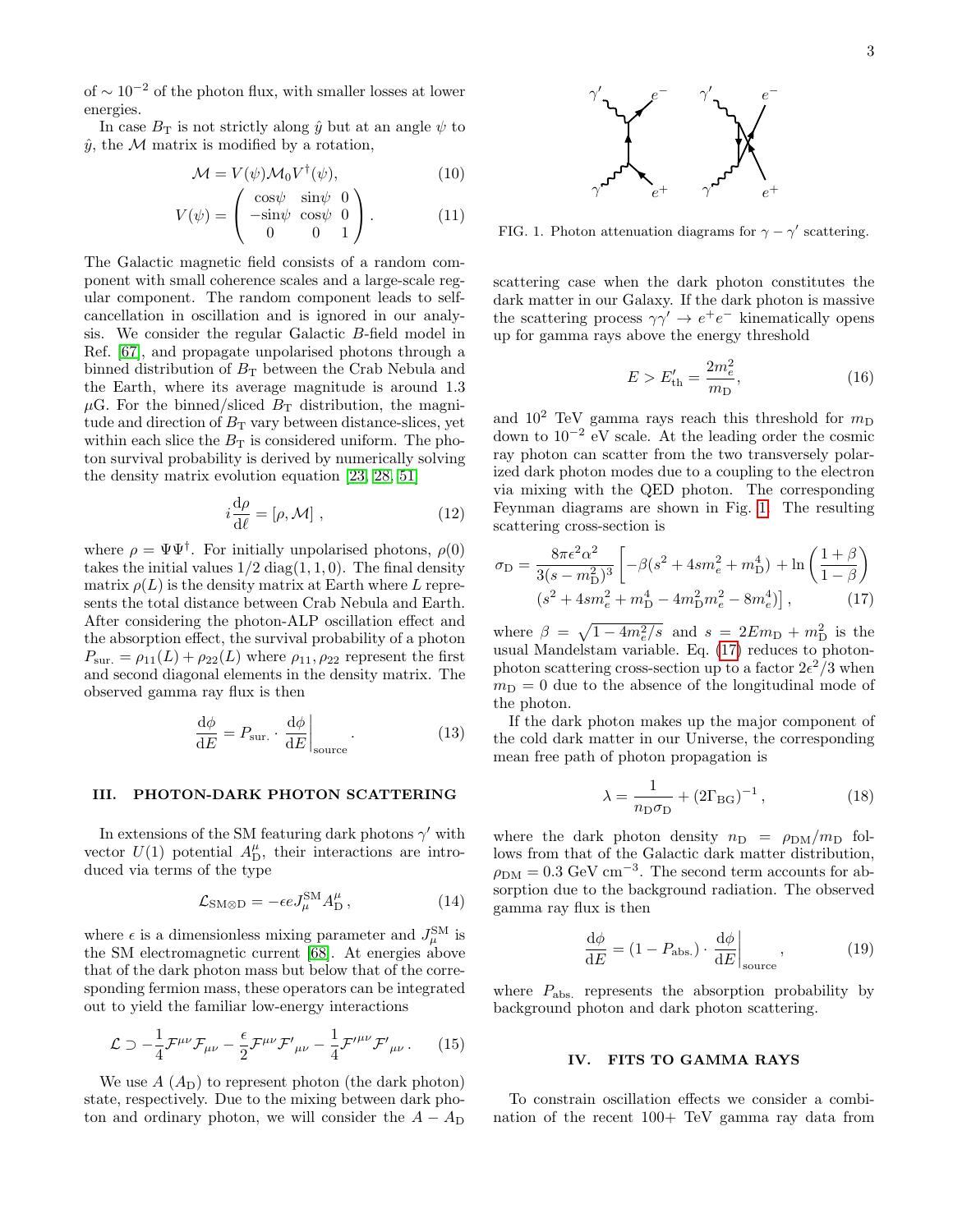Tibet AS $\gamma$  [\[2\]](#page-4-1) and HAWC [\[6\]](#page-5-2), together with previous measurements from HEGRA [\[3\]](#page-4-2) and MAGIC [\[4\]](#page-5-0). The observed gamma ray spectrum is consistent with an expected Inverse-Compton (IC) emission spectrum from accelerated electrons inside the magnetized nebula. The shape of such an IC-dominated spectrum is proposed to follow a 'parabola' parametrization [\[69\]](#page-6-16)

<span id="page-3-1"></span>
$$
\frac{\mathrm{d}\phi^{\mathrm{IC}}}{\mathrm{d}E} = \phi_0 \left(\frac{E}{E_0}\right)^{\alpha + \beta \log_{10}(E/E_0)},\tag{20}
$$

where the best-fit to  $AS\gamma$ , HEGRA, MAGIC and HAWC data gives  $\alpha = -2.57$ ,  $\beta = -0.17$ . This best-fit parameters are obtained by minimizing the  $\chi^2$  function of joint fit

$$
\chi^2 = \sum_{j} \sum_{i} \frac{(\Phi_i^{\text{th}} - f_j^{n-1} \cdot \Phi_{j,i})^2}{(f_j^{n-1} \cdot \delta \Phi_{j,i})^2} + \sum_{j} \frac{(f_j - 1)^2}{(\delta f_j)^2}, \tag{21}
$$

where the subscript  $j$  denotes different experimental datasets and i is the i<sup>th</sup> spectral bin in each set.  $\Phi^{\text{th}}$ is the integrated flux  $E<sup>n</sup> d\phi/dE$  in each bin (see Appendix [A](#page-7-0) for details), where the raised energy-power index *n* matches experimental data formats.  $f_j$  is an energy scale uncertainty that accounts for the significant uncertainty in photon energy reconstruction in air shower measurements, which causes the flux spectrum to effectively shift in energy (and magnitude if  $n \neq 1$ ). Such rescaling is typically in the  $10\% - 20\%$  range and it is often necessary for the consistency between experiments. The fit with the IC spectrum gives the best scaling factors, as shown in Fig. [2.](#page-3-0) In our analysis we adopt  $\delta f = 0.15$  for HEGRA [\[3\]](#page-4-2), 0.15 for MAGIC, 0.12 for Tibet AS $\gamma$  and 0.14 for HAWC. We restrict the variation of  $f_i$  to be within the range of energy scaling uncertainty  $|\Delta f_i| \leq \delta f_i$ .

The fits with axion and dark photon effects are performed after incorporating the photon flux suppression given in Eqs. [\(13\)](#page-2-4) and [\(19\)](#page-2-5). For ALP-induced oscillation, a best fit point is obtained at  $g_{a\gamma\gamma} = 1.58 \times$  $10^{-11} \text{ GeV}^{-1}, m_a = 1.26 \times 10^{-7} \text{ eV}$  with the minimal  $\chi^2_{\rm min}$  = 35.6, giving a slight improvement over the background-only fit due to fluctuations in the measured energy spectra.

The fitting process marginalizes over the background IC spectral parameters  $\{\phi_0, E_0, \alpha, \beta\}$  and experimental energy scaling factors  $\{f_j\}$  to obtain the minimal  $\chi^2$ for each point in the ALP  $(m_a, g_{a\gamma\gamma})$  and dark photon  $(m_D, \epsilon)$  parameter spaces. The statistical significance of the  $\chi^2$  variation with ALP parameters needs special treatment due to the highly oscillatory dependence of the spectral deviation on these parameters. Following the statistical prescription for nonlinear dependence in Ref. [\[44\]](#page-6-17), we compare likelihood distribution and find the oscillatory dependence on  $g_{a\gamma\gamma}$  and  $m_a$  is equivalent to 3.5 effective degrees of freedom, which corresponds to a 95% C.L. increment  $\Delta \chi^2 \sim 8.7$ .

Interestingly, due to very low global  $\chi^2_{\rm min}$  value, even with a  $\Delta \chi^2 = 8.7$  increment, a  $\chi^2 = 44.3$  is only slightly



<span id="page-3-0"></span>FIG. 2. Background-only fit (solid) and the best-fit with ALP effects (dashed) to Tibet AS $\gamma$  [\[2\]](#page-4-1), HAWC [\[6\]](#page-5-2), HEGRA [\[3\]](#page-4-2) and MAGIC  $[4]$  data. The energy scale factor  $f$  is allowed to float for each data set and its best-fit value is listed. Both the IC background (Eq. [\(20\)](#page-3-1)) and ALP-case achieve good fits with  $\chi^2 = 42.2/42$  and  $\chi^2 = 35.6/38$ , respectively. The ALP bestfit is found to be slightly better than background, although they agree to within  $1\sigma$ .

worse (at 78% C.L.) than  $1\sigma$  consistency for a  $\chi^2$  distribution with 38 effective degrees of freedom, and this is still a very acceptable global fit. Therefore, we use a more conservative criterion that requires the total  $\chi^2$  to



<span id="page-3-2"></span>FIG. 3. ALP coupling and mass limits from fitting to Tibet  $AS\gamma$ , HAWC, HEGRA and MAGIC data. The filled contours show 95% C.L. exclusion regions with the total  $\chi^2 = 53.4$ . The best fit point  $\chi^2_{\text{min}}$ =35.6 is marked by an asterisk. The CAST limit [\[70\]](#page-7-1) is shown for comparison.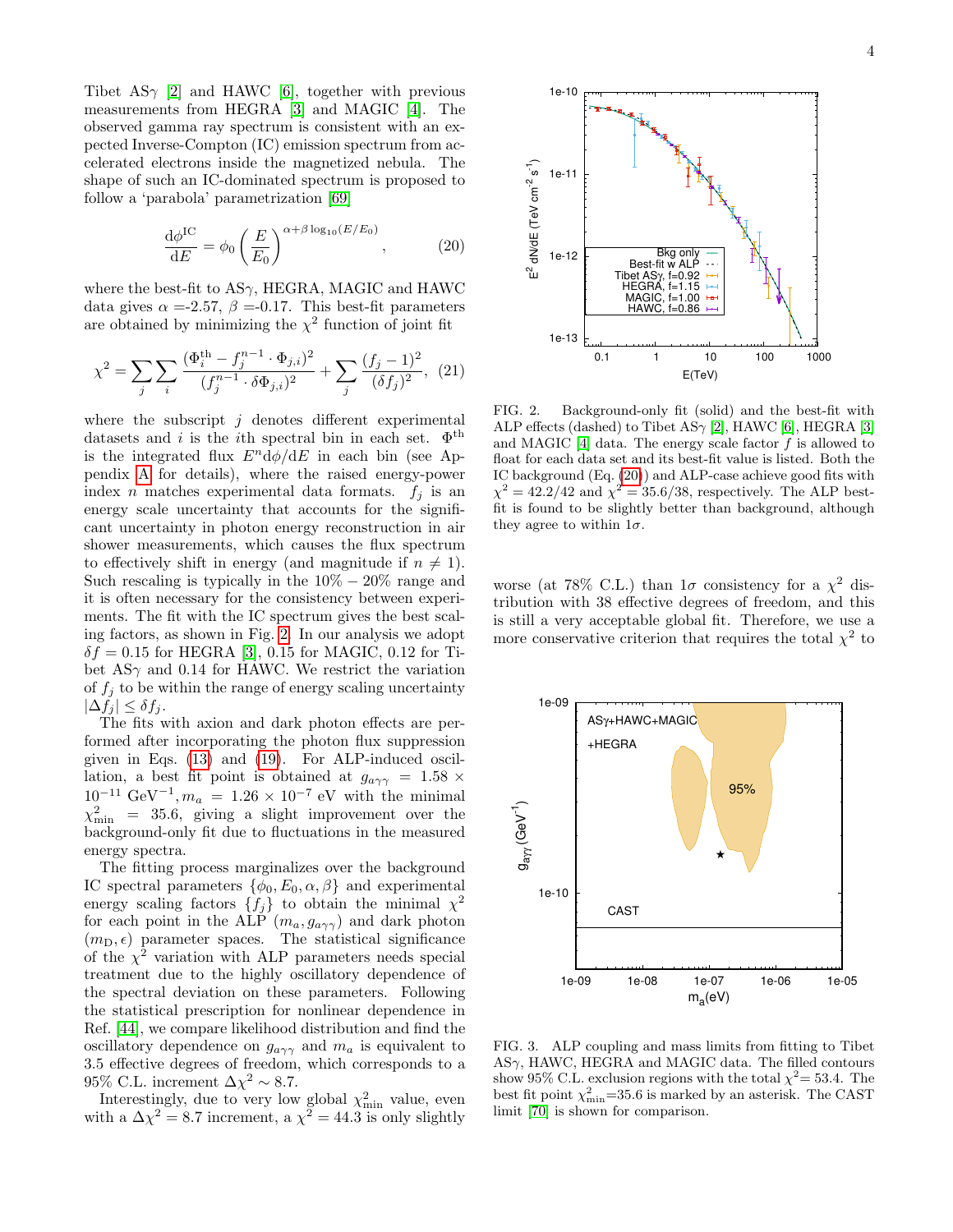

<span id="page-4-4"></span>FIG. 4. The 95% C.L. exclusion region for gamma-ray scattering on dark photon as dark matter, from fitting to Tibet  $AS\gamma$ , HAWC, HEGRA and MAGIC data. The best fit  $\chi^2_{\rm min}$ =38.0 is marked by the asterisk point.

be below 53.4 for 95% consistency with all the data. The resulting exclusion contours on the  $(m_a, g_{a\gamma\gamma})$  plane are shown in Fig. [3.](#page-3-2) For 95% exclusion around an ALP mass  $2 \times 10^{-7} - 6 \times 10^{-7}$  eV, the gamma ray data give a limit of  $g_{a\gamma\gamma}$  below  $1.8 \times 10^{-10}$  GeV<sup>-1</sup>, which is close to the latest solar axion constraint from CAST [\[70\]](#page-7-1).

As the spectral attenuation due to dark photon scattering is non-oscillatory, the 95% C.L.limit in Fig. [4](#page-4-4) corresponds to a total  $\chi^2 = 55.8$ . The best exclusion of  $\epsilon > 10^{-3}$  occurs at  $10^{-2}$  eV <  $m_{\rm D}$  < 1 eV. These dark photon  $\epsilon$  limits are much higher than the typically small mixing required for  $A<sub>D</sub>$  to decouple as dark matter, and significantly less stringent than other dark photon constraints [\[71\]](#page-7-2).

Note the HESS experiment also observes high energy gamma rays from the Crab Nebula [\[5\]](#page-5-1), and the resulting spectrum is well fit by the IC background. However, the very low  $\chi^2$  from HESS data is an overfit to the IC background model, and inclusion of this data set in the combined fit would lead to a less stringent constraint on new physics. Therefore, we do not include HESS in Fig. [3.](#page-3-2) For comparisons, we list the ALP fitting result to indi-

vidual data set, and the result after including HESS data, in Appendix [B.](#page-7-3)

### <span id="page-4-3"></span>V. CONCLUSION

We have studied potential gamma ray spectral distortions induced by ALPs and dark photons in light of the recent measurement of photons above 100 TeV from the Tibet  $AS_{\gamma}$  and HAWC experiments. The newly measured higher energy gamma ray events from the Crab Nebula allow us to extend beyond the sensitivity of previous studies to a higher ALP mass range. Assuming an astrophysical background spectrum from accelerated electron inverse Compton occurring scattering inside the Crab Nebula, we performed analyses on the data consistency with the IC background, including ALP-photon oscillation and attenuation effects due to photon-dark photon scattering.

The Tibet  $AS\gamma$ , HAWC data and previous HESS, MAGIC and HEGRA data are in very good consistency with a single parabola IC background, at the cost of shifting the energy scale of each experiment in a range comparable to their reported energy uncertainties. All of Tibet  $AS\gamma$ 's highest energy gamma ray events are from the Crab Nebula. The relatively close distance to the Earth makes the oscillation effects less significant compared to signals from farther away sources, but the higher energy photons involved can probe into the higher ALP mass range of  $10^{-7} - 10^{-6}$  eV. For a mass region centred at  $2\times10^{-7}$  –  $6\times10^{-7}$  eV, the ALP-photon effective coupling is excluded to  $1.8 \times 10^{-10} \text{ GeV}^{-1}$ . These limits may improve with future accumulation of extremely high energy gamma ray data, or 100+ TeV measurements from other identifiable sources at significant distances.

We also studied the flux attenuation from scattering on massive dark photons constituting all the dark matter in our Universe, which leads to  $\epsilon \lesssim 10^{-3}$  for  $10^{-2}$  eV <  $m_{\rm D}$  < 1 eV. This is subdominant to the existing laboratory and cosmological bounds.

#### Acknowledgments

Y.G. thanks the Institute of High Energy Physics, CAS, for support by the grant no. Y95461A0U2 and partially by no. Y7515560U1. T.Li is supported by the National Natural Science Foundation of China under grant no. 11875062 and 11947302, and by the Key Research Program of Frontier Science, CAS. X.J.Bi is supported by NSFC under grant nos.U1738209 and 11851303.

- <span id="page-4-0"></span>[1] Alberto Franceschini and Giulia Rodighiero, "The extragalactic background light revisited and the cosmic photon-photon opacity," [Astron. Astrophys.](http://dx.doi.org/10.1051/0004-6361/201629684) 603, A34  $(2017)$ , [arXiv:1705.10256 \[astro-ph.HE\].](http://arxiv.org/abs/1705.10256)
- <span id="page-4-1"></span>[2] M. Amenomori et al., "First Detection of Photons with Energy Beyond 100 TeV from an Astrophysical Source,"

[Phys. Rev. Lett.](http://dx.doi.org/10.1103/PhysRevLett.123.051101) 123, 051101 (2019), [arXiv:1906.05521](http://arxiv.org/abs/1906.05521) [\[astro-ph.HE\].](http://arxiv.org/abs/1906.05521)

<span id="page-4-2"></span>[3] F. Aharonian et al. (HEGRA), "The Crab nebula and pulsar between 500-GeV and 80-TeV. Observations with the HEGRA stereoscopic air Cerenkov telescopes," [As](http://dx.doi.org/10.1086/423931)trophys. J. 614[, 897–913 \(2004\),](http://dx.doi.org/10.1086/423931) [arXiv:astro-ph/0407118](http://arxiv.org/abs/astro-ph/0407118)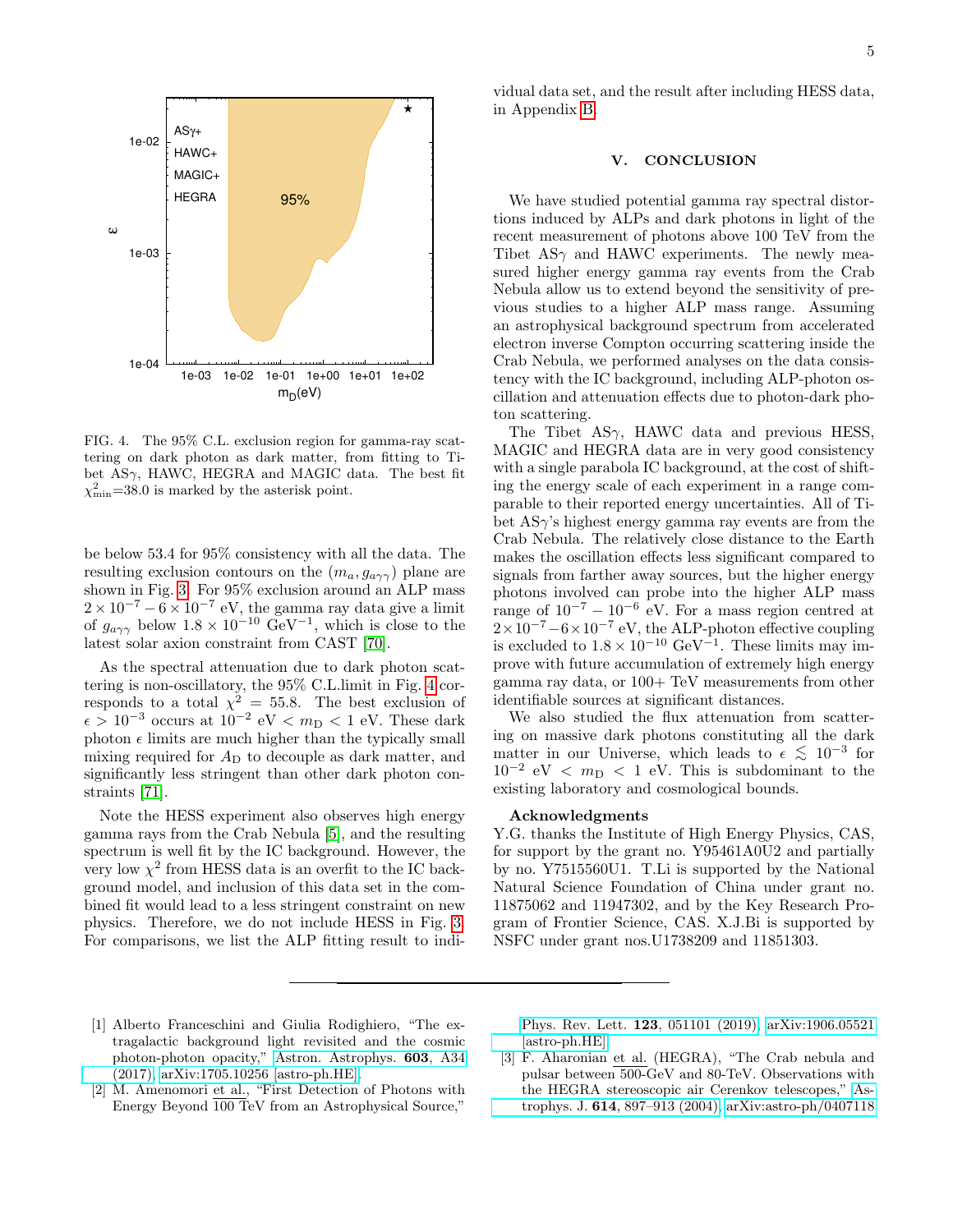[\[astro-ph\].](http://arxiv.org/abs/astro-ph/0407118)

- <span id="page-5-0"></span>[4] J. Aleksić et al. (MAGIC), "The major upgrade of the MAGIC telescopes, Part II: A performance study using observations of the Crab Nebula," [Astropart. Phys.](http://dx.doi.org/10.1016/j.astropartphys.2015.02.005) 72, [76–94 \(2016\),](http://dx.doi.org/10.1016/j.astropartphys.2015.02.005) [arXiv:1409.5594 \[astro-ph.IM\].](http://arxiv.org/abs/1409.5594)
- <span id="page-5-1"></span>[5] A. Abramowski et al. (H.E.S.S.), "H.E.S.S. Observations of the Crab during its March 2013 GeV Gamma-Ray Flare," [Astron. Astrophys.](http://dx.doi.org/ 10.1051/0004-6361/201323013) 562, L4 (2014), [arXiv:1311.3187 \[astro-ph.HE\].](http://arxiv.org/abs/1311.3187)
- <span id="page-5-2"></span>[6] A. U. Abeysekara et al. (HAWC), "Measurement of the Crab Nebula at the Highest Energies with HAWC," (2019), [arXiv:1905.12518 \[astro-ph.HE\].](http://arxiv.org/abs/1905.12518)
- <span id="page-5-3"></span>[7] Georg Raffelt and Leo Stodolsky, "Mixing of the Photon with Low Mass Particles," Phys. Rev. **D37**[, 1237 \(1988\).](http://dx.doi.org/ 10.1103/PhysRevD.37.1237)
- <span id="page-5-4"></span>[8] Keith R. Dienes, Christopher F. Kolda, and John March-Russell, "Kinetic mixing and the supersymmetric gauge hierarchy," Nucl. Phys. B492[, 104–118 \(1997\),](http://dx.doi.org/10.1016/S0550-3213(97)80028-4, 10.1016/S0550-3213(97)00173-9) [arXiv:hep-ph/9610479 \[hep-ph\].](http://arxiv.org/abs/hep-ph/9610479)
- <span id="page-5-5"></span>[9] Steven A. Abel, Joerg Jaeckel, Valentin V. Khoze, and Andreas Ringwald, "Illuminating the Hidden Sector of String Theory by Shining Light through a Magnetic Field," Phys. Lett. B666[, 66–70 \(2008\),](http://dx.doi.org/10.1016/j.physletb.2008.03.076) [arXiv:hep](http://arxiv.org/abs/hep-ph/0608248)[ph/0608248 \[hep-ph\].](http://arxiv.org/abs/hep-ph/0608248)
- <span id="page-5-6"></span>[10] Sidney R. Coleman and Sheldon L. Glashow, "Cosmic ray and neutrino tests of special relativity," [Phys. Lett.](http://dx.doi.org/ 10.1016/S0370-2693(97)00638-2) B405[, 249–252 \(1997\),](http://dx.doi.org/ 10.1016/S0370-2693(97)00638-2) [arXiv:hep-ph/9703240 \[hep-ph\].](http://arxiv.org/abs/hep-ph/9703240)
- <span id="page-5-7"></span>[11] G. Amelino-Camelia, John R. Ellis, N. E. Mavromatos, Dimitri V. Nanopoulos, and Subir Sarkar, "Tests of quantum gravity from observations of gammaray bursts," Nature 393[, 763–765 \(1998\),](http://dx.doi.org/ 10.1038/31647) [arXiv:astro](http://arxiv.org/abs/astro-ph/9712103)[ph/9712103 \[astro-ph\].](http://arxiv.org/abs/astro-ph/9712103)
- <span id="page-5-8"></span>[12] Petr Satunin, "New constraints on Lorentz Invariance violation from Crab Nebula spectrum beyond 100 TeV," (2019), [arXiv:1906.08221 \[astro-ph.HE\].](http://arxiv.org/abs/1906.08221)
- <span id="page-5-9"></span>[13] John Preskill, Mark B. Wise, and Frank Wilczek, "Cosmology of the Invisible Axion," [Phys. Lett.](http://dx.doi.org/10.1016/0370-2693(83)90637-8) 120B, 127– [132 \(1983\).](http://dx.doi.org/10.1016/0370-2693(83)90637-8)
- [14] L. F. Abbott and P. Sikivie, "A Cosmological Bound on the Invisible Axion," Phys. Lett. 120B[, 133–136 \(1983\).](http://dx.doi.org/ 10.1016/0370-2693(83)90638-X)
- <span id="page-5-10"></span>[15] Michael Dine and Willy Fischler, "The Not So Harmless Axion," Phys. Lett. 120B[, 137–141 \(1983\).](http://dx.doi.org/10.1016/0370-2693(83)90639-1)
- <span id="page-5-11"></span>[16] Wayne Hu, Rennan Barkana, and Andrei Gruzinov, "Cold and fuzzy dark matter," [Phys. Rev. Lett.](http://dx.doi.org/10.1103/PhysRevLett.85.1158) 85, 1158– [1161 \(2000\),](http://dx.doi.org/10.1103/PhysRevLett.85.1158) [arXiv:astro-ph/0003365 \[astro-ph\].](http://arxiv.org/abs/astro-ph/0003365)
- <span id="page-5-12"></span>[17] Lam Hui, Jeremiah P. Ostriker, Scott Tremaine, and Edward Witten, "Ultralight scalars as cosmological dark matter," Phys. Rev. D95[, 043541 \(2017\),](http://dx.doi.org/ 10.1103/PhysRevD.95.043541) [arXiv:1610.08297 \[astro-ph.CO\].](http://arxiv.org/abs/1610.08297)
- <span id="page-5-13"></span>[18] Joerg Jaeckel and Andreas Ringwald, "The Low-Energy Frontier of Particle Physics," [Ann. Rev. Nucl. Part. Sci.](http://dx.doi.org/ 10.1146/annurev.nucl.012809.104433) 60[, 405–437 \(2010\),](http://dx.doi.org/ 10.1146/annurev.nucl.012809.104433) [arXiv:1002.0329 \[hep-ph\].](http://arxiv.org/abs/1002.0329)
- <span id="page-5-14"></span>[19] Igor G. Irastorza and Javier Redondo, "New experimental approaches in the search for axion-like particles," [Prog. Part. Nucl. Phys.](http://dx.doi.org/10.1016/j.ppnp.2018.05.003) 102, 89–159 (2018), [arXiv:1801.08127 \[hep-ph\].](http://arxiv.org/abs/1801.08127)
- <span id="page-5-15"></span>[20] Eduard Masso, "Axions and their relatives," [Lect. Notes](http://dx.doi.org/10.1007/978-3-540-73518-2_5) Phys. 741[, 83–94 \(2008\),](http://dx.doi.org/10.1007/978-3-540-73518-2_5) [arXiv:hep-ph/0607215.](http://arxiv.org/abs/hep-ph/0607215)
- <span id="page-5-16"></span>[21] Csaba Csaki, Nemanja Kaloper, Marco Peloso, and John Terning, "Super GZK photons from photon axion mixing," JCAP 0305[, 005 \(2003\),](http://dx.doi.org/10.1088/1475-7516/2003/05/005) [arXiv:hep-ph/0302030](http://arxiv.org/abs/hep-ph/0302030) [\[hep-ph\].](http://arxiv.org/abs/hep-ph/0302030)
- [22] Alessandro De Angelis, Marco Roncadelli, and Oriana Mansutti, "Evidence for a new light spin-zero boson from cosmological gamma-ray propagation?" [Phys. Rev.](http://dx.doi.org/10.1103/PhysRevD.76.121301) D76,

[121301 \(2007\),](http://dx.doi.org/10.1103/PhysRevD.76.121301) [arXiv:0707.4312 \[astro-ph\].](http://arxiv.org/abs/0707.4312)

- <span id="page-5-17"></span>[23] Alessandro De Angelis, Giorgio Galanti, and Marco Roncadelli, "Relevance of axion-like particles for very-high-energy astrophysics," [Phys. Rev.](http://dx.doi.org/10.1103/PhysRevD.87.109903, 10.1103/PhysRevD.84.105030) **D84**, 105030 [\(2011\),](http://dx.doi.org/10.1103/PhysRevD.87.109903, 10.1103/PhysRevD.84.105030) [Erratum: Phys. Rev.D87,no.10,109903(2013)], [arXiv:1106.1132 \[astro-ph.HE\].](http://arxiv.org/abs/1106.1132)
- [24] Melanie Simet, Dan Hooper, and Pasquale D. Serpico, "The Milky Way as a Kiloparsec-Scale Axionscope," Phys. Rev. D77[, 063001 \(2008\),](http://dx.doi.org/ 10.1103/PhysRevD.77.063001) [arXiv:0712.2825 \[astro](http://arxiv.org/abs/0712.2825)[ph\].](http://arxiv.org/abs/0712.2825)
- [25] Malcolm Fairbairn, Timur Rashba, and Sergey V. Troitsky, "Photon-axion mixing and ultra-high-energy cosmic rays from BL Lac type objects - Shining light through the Universe," Phys. Rev. D84[, 125019 \(2011\),](http://dx.doi.org/10.1103/PhysRevD.84.125019) [arXiv:0901.4085 \[astro-ph.HE\].](http://arxiv.org/abs/0901.4085)
- [26] Manuel Meyer, Dieter Horns, and Martin Raue, "First lower limits on the photon-axion-like particle coupling from very high energy gamma-ray observations," Phys. Rev. D87[, 035027 \(2013\),](http://dx.doi.org/10.1103/PhysRevD.87.035027) [arXiv:1302.1208 \[astro](http://arxiv.org/abs/1302.1208)[ph.HE\].](http://arxiv.org/abs/1302.1208)
- [27] A. Dominguez, M. A. Sanchez-Conde, and F. Prada, "Axion-like particle imprint in cosmological very-high-energy sources," JCAP 1111[, 020 \(2011\),](http://dx.doi.org/10.1088/1475-7516/2011/11/020) [arXiv:1106.1860 \[astro-ph.CO\].](http://arxiv.org/abs/1106.1860)
- <span id="page-5-18"></span>[28] Alessandro Mirizzi and Daniele Montanino, "Stochastic conversions of TeV photons into axion-like particles in extragalactic magnetic fields," JCAP 0912[, 004 \(2009\),](http://dx.doi.org/ 10.1088/1475-7516/2009/12/004) [arXiv:0911.0015 \[astro-ph.HE\].](http://arxiv.org/abs/0911.0015)
- [29] Alessandro Mirizzi, Georg G. Raffelt, and Pasquale D. Serpico, "Signatures of Axion-Like Particles in the Spectra of TeV Gamma-Ray Sources," [Phys. Rev.](http://dx.doi.org/10.1103/PhysRevD.76.023001) D76, [023001 \(2007\),](http://dx.doi.org/10.1103/PhysRevD.76.023001) [arXiv:0704.3044 \[astro-ph\].](http://arxiv.org/abs/0704.3044)
- [30] A De Angelis, O Mansutti, M Persic, and M Roncadelli, "Photon propagation and the very high energy  $\gamma$ -ray" spectra of blazars: how transparent is the universe?" Monthly Notices of the Royal Astronomical Society: Letters 394, L21–L25 (2009).
- [31] M. A. Sanchez-Conde, D. Paneque, E. Bloom, F. Prada, and A. Dominguez, "Hints of the existence of Axion-Like-Particles from the gamma-ray spectra of cosmological sources," Phys. Rev. D79[, 123511 \(2009\),](http://dx.doi.org/ 10.1103/PhysRevD.79.123511) [arXiv:0905.3270 \[astro-ph.CO\].](http://arxiv.org/abs/0905.3270)
- [32] Alexander V. Belikov, Lisa Goodenough, and Dan Hooper, "No Indications of Axion-Like Particles From Fermi," Phys. Rev. D83[, 063005 \(2011\),](http://dx.doi.org/ 10.1103/PhysRevD.83.063005) [arXiv:1007.4862](http://arxiv.org/abs/1007.4862) [\[astro-ph.HE\].](http://arxiv.org/abs/1007.4862)
- [33] A. Abramowski et al. (H.E.S.S.), "Constraints on axionlike particles with H.E.S.S. from the irregularity of the PKS 2155-304 energy spectrum," [Phys. Rev.](http://dx.doi.org/10.1103/PhysRevD.88.102003) D88, [102003 \(2013\),](http://dx.doi.org/10.1103/PhysRevD.88.102003) [arXiv:1311.3148 \[astro-ph.HE\].](http://arxiv.org/abs/1311.3148)
- [34] Rebecca Reesman and T. P. Walker, "Probing the Scale of ALP Interactions with Fermi Blazars," [JCAP](http://dx.doi.org/ 10.1088/1475-7516/2014/08/021) 1408, [021 \(2014\),](http://dx.doi.org/ 10.1088/1475-7516/2014/08/021) [arXiv:1402.2533 \[astro-ph.HE\].](http://arxiv.org/abs/1402.2533)
- [35] Alexandre Payez, Carmelo Evoli, Tobias Fischer, Maurizio Giannotti, Alessandro Mirizzi, and Andreas Ringwald, "Revisiting the SN1987A gamma-ray limit on ultralight axion-like particles," JCAP 1502[, 006 \(2015\),](http://dx.doi.org/10.1088/1475-7516/2015/02/006) [arXiv:1410.3747 \[astro-ph.HE\].](http://arxiv.org/abs/1410.3747)
- [36] Bijan Berenji, Jennifer Gaskins, and Manuel Meyer, "Constraints on Axions and Axionlike Particles from Fermi Large Area Telescope Observations of Neutron Stars," Phys. Rev. D93[, 045019 \(2016\),](http://dx.doi.org/10.1103/PhysRevD.93.045019) [arXiv:1602.00091](http://arxiv.org/abs/1602.00091) [\[astro-ph.HE\].](http://arxiv.org/abs/1602.00091)
- [37] M. Ajello et al. (Fermi-LAT), "Search for Spectral Irreg-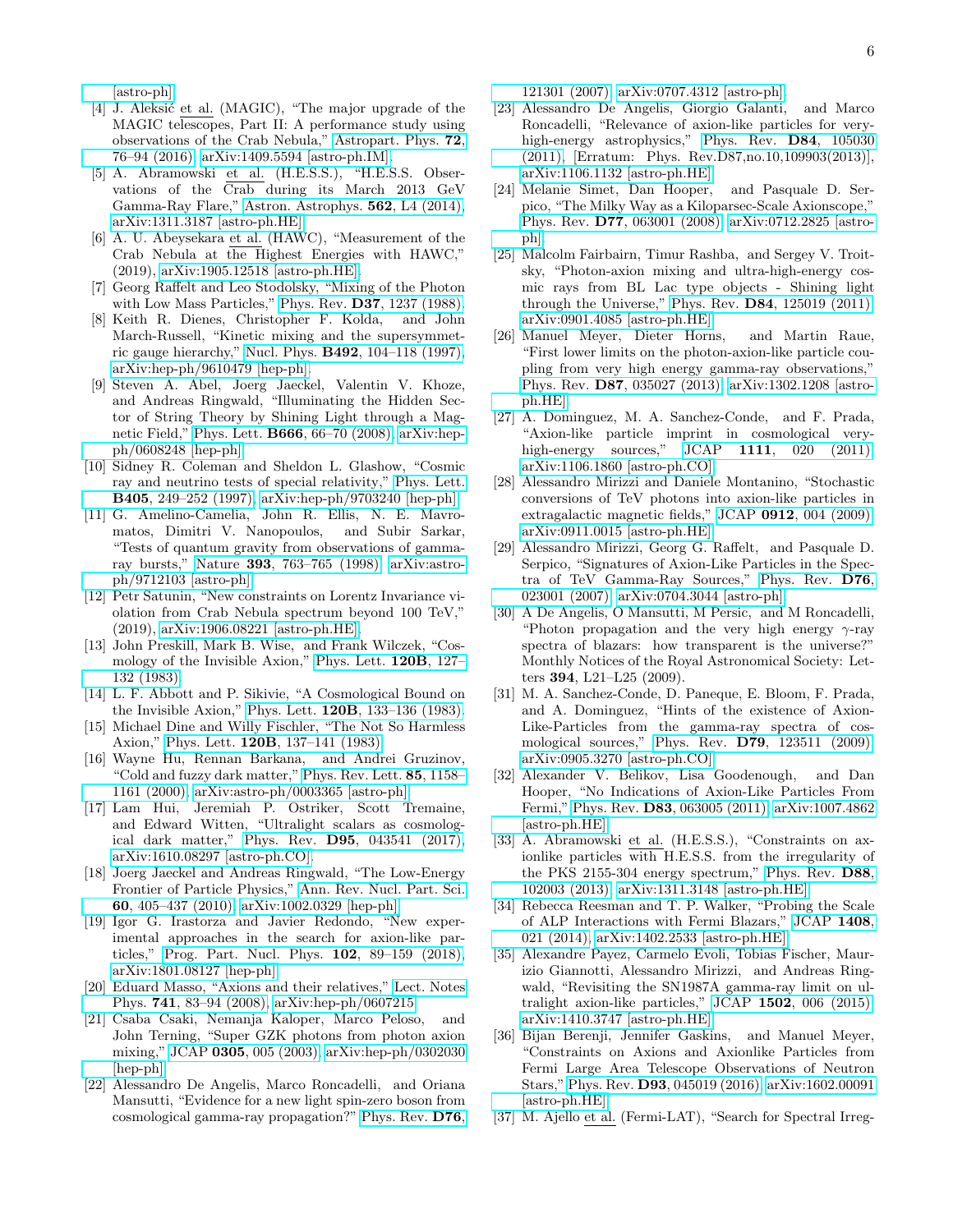ularities due to Photon–Axionlike-Particle Oscillations with the Fermi Large Area Telescope," [Phys. Rev. Lett.](http://dx.doi.org/10.1103/PhysRevLett.116.161101) 116[, 161101 \(2016\),](http://dx.doi.org/10.1103/PhysRevLett.116.161101) [arXiv:1603.06978 \[astro-ph.HE\].](http://arxiv.org/abs/1603.06978)

- [38] M. Meyer, M. Giannotti, A. Mirizzi, J. Conrad, and M. A. Sánchez-Conde, "Fermi Large Area Telescope as a Galactic Supernovae Axionscope," [Phys. Rev. Lett.](http://dx.doi.org/10.1103/PhysRevLett.118.011103) 118, [011103 \(2017\),](http://dx.doi.org/10.1103/PhysRevLett.118.011103) [arXiv:1609.02350 \[astro-ph.HE\].](http://arxiv.org/abs/1609.02350)
- [39] Jhilik Majumdar, Francesca Calore, and Dieter Horns, "Spectral modulation of non-galactic plane gamma-ray pulsars due to photon-alps mixing in galactic magnetic field," arXiv preprint arXiv:1711.08723 (2017).
- [40] Giorgio Galanti and Marco Roncadelli, "Extragalactic photon–axion-like particle oscillations up to 1000 TeV," JHEAp 20[, 1–17 \(2018\),](http://dx.doi.org/10.1016/j.jheap.2018.07.002) [arXiv:1805.12055 \[astro-ph.HE\].](http://arxiv.org/abs/1805.12055)
- [41] Sergey Troitsky, "Towards discrimination between galactic and intergalactic axion-photon mixing," [Phys. Rev.](http://dx.doi.org/10.1103/PhysRevD.93.045014) D93[, 045014 \(2016\),](http://dx.doi.org/10.1103/PhysRevD.93.045014) [arXiv:1507.08640 \[astro-ph.HE\].](http://arxiv.org/abs/1507.08640)
- [42] Kazunori Kohri and Hideo Kodama, "Axion-Like Particles and Recent Observations of the Cosmic Infrared Background Radiation," Phys. Rev. D96[, 051701 \(2017\),](http://dx.doi.org/10.1103/PhysRevD.96.051701) [arXiv:1704.05189 \[hep-ph\].](http://arxiv.org/abs/1704.05189)
- [43] Yun-Feng Liang, Cun Zhang, Zi-Qing Xia, Lei Feng, Qiang Yuan, and Yi-Zhong Fan, "Constraints on axionlike particle properties with TeV gamma-ray observations of Galactic sources," JCAP 1906[, 042 \(2019\),](http://dx.doi.org/ 10.1088/1475-7516/2019/06/042) [arXiv:1804.07186 \[hep-ph\].](http://arxiv.org/abs/1804.07186)
- <span id="page-6-17"></span>[44] Cun Zhang, Yun-Feng Liang, Shang Li, Neng-Hui Liao, Lei Feng, Qiang Yuan, Yi-Zhong Fan, and Zhong-Zhou Ren, "New bounds on axionlike particles from the Fermi Large Area Telescope observation of PKS 2155-304," Phys. Rev. D97[, 063009 \(2018\),](http://dx.doi.org/10.1103/PhysRevD.97.063009) [arXiv:1802.08420 \[hep](http://arxiv.org/abs/1802.08420)[ph\].](http://arxiv.org/abs/1802.08420)
- [45] Maxim Libanov and Sergey Troitsky, "On the impact of magnetic-field models in galaxy clusters on constraints on axion-like paricles from the lack of irregularities in high-energy spectra of astrophysical sources," (2019), [arXiv:1908.03084 \[astro-ph.HE\].](http://arxiv.org/abs/1908.03084)
- [46] G. B. Long, W. P. Lin, P. H. T. Tam, and W. S. Zhu, "Testing CIBER cosmic infrared background measurements and axionlike particles with observations of TeV blazars," (2019), [arXiv:1912.05309 \[astro-ph.HE\].](http://arxiv.org/abs/1912.05309)
- [47] Zi-Qing Xia, Yun-Feng Liang, Lei Feng, Qiang Yuan, Yi-Zhong Fan, and Jian Wu, "Searching for the possible signal of the photon-axionlike particle oscillation in the combined GeV and TeV spectra of supernova remnants," Phys. Rev. D100[, 123004 \(2019\),](http://dx.doi.org/10.1103/PhysRevD.100.123004) [arXiv:1911.08096 \[astro-ph.HE\].](http://arxiv.org/abs/1911.08096)
- [48] G. I. Rubtsov and S. V. Troitsky, "Breaks in gammaray spectra of distant blazars and transparency of the Universe," JETP Lett. 100[, 355–359 \(2014\),](http://dx.doi.org/10.7868/S0370274X14180015, 10.1134/S0021364014180088) [Pisma Zh. Eksp. Teor. Fiz.100,no.6,397(2014)], [arXiv:1406.0239](http://arxiv.org/abs/1406.0239) [\[astro-ph.HE\].](http://arxiv.org/abs/1406.0239)
- [49] Giorgio Galanti, Fabrizio Tavecchio, Marco Roncadelli, and Carmelo Evoli, "Blazar VHE spectral alterations induced by photon–ALP oscillations," [Mon. Not. Roy. As](http://dx.doi.org/10.1093/mnras/stz1144)tron. Soc. 487[, 123–132 \(2019\),](http://dx.doi.org/10.1093/mnras/stz1144) [arXiv:1811.03548 \[astro](http://arxiv.org/abs/1811.03548)[ph.HE\].](http://arxiv.org/abs/1811.03548)
- [50] Hendrik Vogel, Ranjan Laha, and Manuel Meyer, "Diffuse axion-like particle searches," arXiv preprint arXiv:1712.01839 (2017).
- <span id="page-6-0"></span>[51] Giorgio Galanti and Marco Roncadelli, "Behavior of axionlike particles in smoothed out domainlike magnetic fields," Phys. Rev. D 98[, 043018 \(2018\),](http://dx.doi.org/10.1103/PhysRevD.98.043018) [arXiv:1804.09443 \[astro-ph.HE\].](http://arxiv.org/abs/1804.09443)
- <span id="page-6-1"></span>[52] Pierre Fayet, "Effects of the Spin 1 Partner of the Goldstino (Gravitino) on Neutral Current Phenomenology," Phys. Lett. 95B[, 285–289 \(1980\).](http://dx.doi.org/10.1016/0370-2693(80)90488-8)
- <span id="page-6-2"></span>[53] Bob Holdom, "Two U(1)'s and Epsilon Charge Shifts," Phys. Lett. 166B[, 196–198 \(1986\).](http://dx.doi.org/10.1016/0370-2693(86)91377-8)
- <span id="page-6-3"></span>[54] R. Ruffini, G. V. Vereshchagin, and S. S. Xue, "Cosmic absorption of ultra high energy particles," [Astro](http://dx.doi.org/ 10.1007/s10509-016-2668-5)[phys. Space Sci.](http://dx.doi.org/ 10.1007/s10509-016-2668-5) 361, 82 (2016), [arXiv:1503.07749 \[astro](http://arxiv.org/abs/1503.07749)[ph.HE\].](http://arxiv.org/abs/1503.07749)
- <span id="page-6-4"></span>[55] A. P. Lobanov, H. S. Zechlin, and D. Horns, "Astrophysical searches for a hidden-photon signal in the radio regime," Phys. Rev. D87[, 065004 \(2013\),](http://dx.doi.org/ 10.1103/PhysRevD.87.065004) [arXiv:1211.6268 \[astro-ph.CO\].](http://arxiv.org/abs/1211.6268)
- [56] Andrea Caputo, Hongwan Liu, Siddharth Mishra-Sharma, and Joshua T. Ruderman, "Dark Photon Oscillations in Our Inhomogeneous Universe," (2020), [arXiv:2002.05165 \[astro-ph.CO\].](http://arxiv.org/abs/2002.05165)
- [57] Alessandro Mirizzi, Javier Redondo, and Gunter Sigl, "Microwave Background Constraints on Mixing of Photons with Hidden Photons," JCAP 0903[, 026 \(2009\),](http://dx.doi.org/10.1088/1475-7516/2009/03/026) [arXiv:0901.0014 \[hep-ph\].](http://arxiv.org/abs/0901.0014)
- <span id="page-6-5"></span>[58] Hannes-Sebastian Zechlin, Dieter Horns, and Javier Redondo, "New constraints on hidden photons using very high energy gamma-rays from the crab nebula," in AIP Conference Proceedings, Vol. 1085 (American Institute of Physics,  $2008)$  pp. 727–730.
- <span id="page-6-6"></span>[59] Jihn E. Kim, "Weak Interaction Singlet and Strong CP Invariance," [Phys. Rev. Lett.](http://dx.doi.org/ 10.1103/PhysRevLett.43.103) 43, 103 (1979).
- <span id="page-6-7"></span>[60] Mikhail A. Shifman, A. I. Vainshtein, and Valentin I. Zakharov, "Can Confinement Ensure Natural CP Invariance of Strong Interactions?" [Nucl. Phys.](http://dx.doi.org/10.1016/0550-3213(80)90209-6) B166, 493–506 [\(1980\).](http://dx.doi.org/10.1016/0550-3213(80)90209-6)
- <span id="page-6-8"></span>[61] A. R. Zhitnitsky, "On Possible Suppression of the Axion Hadron Interactions. (In Russian)," Sov. J. Nucl. Phys. 31, 260 (1980), [Yad. Fiz.31,497(1980)].
- <span id="page-6-9"></span>[62] Michael Dine, Willy Fischler, and Mark Srednicki, "A Simple Solution to the Strong CP Problem with a Harmless Axion," Phys. Lett. 104B[, 199–202 \(1981\).](http://dx.doi.org/ 10.1016/0370-2693(81)90590-6)
- <span id="page-6-10"></span>[63] Georg Raffelt and Leo Stodolsky, "Mixing of the photon with low-mass particles," [Phys. Rev. D](http://dx.doi.org/10.1103/PhysRevD.37.1237) 37, 1237–1249 [\(1988\).](http://dx.doi.org/10.1103/PhysRevD.37.1237)
- <span id="page-6-11"></span>[64] Manuel Meyer, Daniele Montanino, and Jan Conrad, "On detecting oscillations of gamma rays into axionlike particles in turbulent and coherent magnetic fields," JCAP 09[, 003 \(2014\),](http://dx.doi.org/10.1088/1475-7516/2014/09/003) [arXiv:1406.5972 \[astro-ph.HE\].](http://arxiv.org/abs/1406.5972)
- <span id="page-6-12"></span>[65] Alexandra Dobrynina, Alexander Kartavtsev, and Georg Raffelt, "Photon-photon dispersion of TeV gamma rays and its role for photon-ALP conversion," [Phys. Rev. D](http://dx.doi.org/10.1103/PhysRevD.91.083003) 91[, 083003 \(2015\),](http://dx.doi.org/10.1103/PhysRevD.91.083003) [Erratum: Phys.Rev.D 95, 109905 (2017)], [arXiv:1412.4777 \[astro-ph.HE\].](http://arxiv.org/abs/1412.4777)
- <span id="page-6-13"></span>[66] Silvia Vernetto and Paolo Lipari, "Absorption of very high energy gamma rays in the Milky Way," [Phys. Rev.](http://dx.doi.org/ 10.1103/PhysRevD.94.063009) D94[, 063009 \(2016\),](http://dx.doi.org/ 10.1103/PhysRevD.94.063009) [arXiv:1608.01587 \[astro-ph.HE\].](http://arxiv.org/abs/1608.01587)
- <span id="page-6-14"></span>[67] Ronnie Jansson and Glennys R. Farrar, "The Galactic Magnetic Field," [Astrophys. J.](http://dx.doi.org/10.1088/2041-8205/761/1/L11) 761, L11 (2012), [arXiv:1210.7820 \[astro-ph.GA\].](http://arxiv.org/abs/1210.7820)
- <span id="page-6-15"></span>[68] Jean-François Fortin and Kuver Sinha, "Photon-Dark Photon Conversions in Background Electromagnetic Fields," (2019), [arXiv:1904.08968 \[hep-ph\].](http://arxiv.org/abs/1904.08968)
- <span id="page-6-16"></span>[69] D. Zaborov, A. M. Taylor, D. A. Sanchez, J. P. Lenain, and C. Romoli (H.E.S.S.), "Gamma-ray blazar spectra with H.E.S.S. II mono analysis: The case of PKS 2155−304 and PG 1553+113," [AIP Conf. Proc.](http://dx.doi.org/ 10.1063/1.4968963) 1792, [050017 \(2017\),](http://dx.doi.org/ 10.1063/1.4968963) [arXiv:1612.05111 \[astro-ph.HE\].](http://arxiv.org/abs/1612.05111)